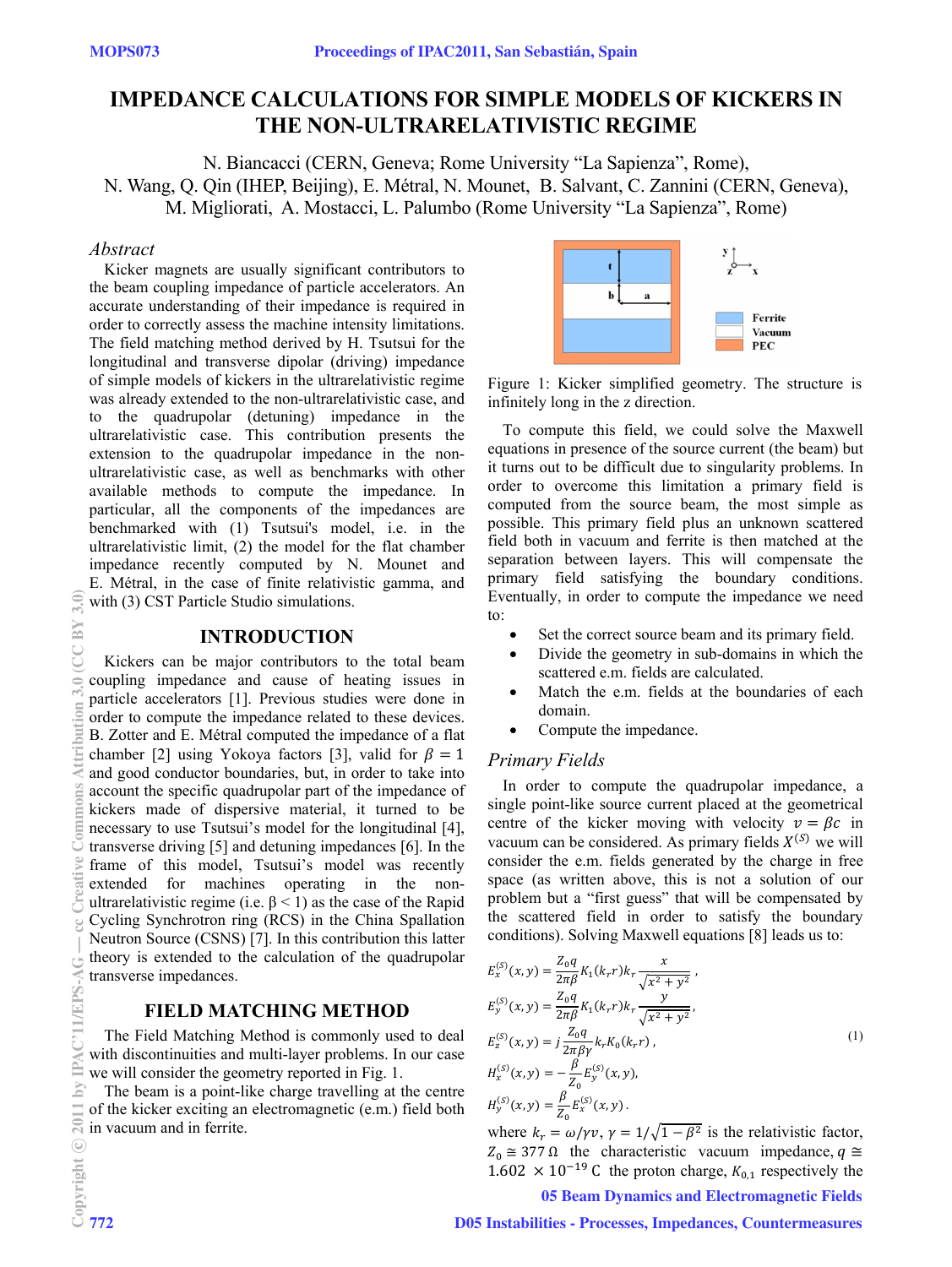modified Bessel function of order 0 and 1. Taking into account the parallel PEC plates at  $x = \pm a$ , i.e. adding the image currents, one gets:

$$
E_x^{(S)} = \frac{Z_0 q}{2\pi \beta} k_r \sum_{\substack{m=-\infty \\ m=\infty}}^{+\infty} (-1)^m \frac{x - 2ma}{r_m} K_1(k_r r_m),
$$
  
\n
$$
E_y^{(S)} = \frac{Z_0 q}{2\pi \beta} k_r \sum_{\substack{m=-\infty \\ m=\infty}}^{+\infty} (-1)^m \frac{y}{r_m} K_1(k_r r_m),
$$
  
\n
$$
E_z^{(S)} = j \frac{Z_0 q}{2\pi \beta \gamma} \sum_{\substack{m=-\infty \\ m=-\infty}}^{+\infty} (-1)^m \frac{y}{r_m} K_0(k_r r_m),
$$
  
\n
$$
H_x^{(S)} = -\frac{q}{2\pi} k_r \sum_{\substack{m=-\infty \\ m=-\infty}}^{+\infty} (-1)^m \frac{y}{r_m} K_1(k_r r_m),
$$
  
\n
$$
H_y^{(S)} = \frac{q}{2\pi} k_r \sum_{m=-\infty}^{+\infty} (-1)^m \frac{x - 2ma}{r_m} K_1(k_r r_m).
$$
  
\nwhere  $r_m = \sqrt{(x - 2ma)^2 + y^2}.$ 

#### *Scattered Fields*

In vacuum, the e.m. fields  $X^{(v)}$  are solution of the Helmholtz equation taking into account the PEC boundary conditions at  $x = \pm a$ . We have:

$$
E_z^{(v)} = \sum_n A_n \cos(k_{1n}x)\cos(k_{2n}y),
$$
  
\n
$$
H_z^{(v)} = \sum_n B_n \sin(k_{1n}x)\sin(k_{2n}y),
$$
  
\n
$$
E_x^{(v)} = \sum_n \frac{(\omega\mu_0 k_{2n} B_n - \text{kk}_{1n} A_n)}{-jk_r^2} \sin(k_{1n}x)\cos(k_{2n}y),
$$
  
\n
$$
E_y^{(v)} = \sum_n \frac{(\omega\mu_0 k_{1n} B_n + \text{kk}_{2n} A_n)}{jk_r^2} \cos(k_{1n}x)\sin(k_{2n}y),
$$
  
\n
$$
H_x^{(v)} = \sum_n \frac{(kk_{1n} B_n + \omega \epsilon_0 k_{2n} A_n)}{-jk_r^2} \cos(k_{1n}x)\sin(k_{2n}y),
$$
  
\n
$$
H_y^{(v)} = \sum_n \frac{(kk_{2n} B_n - \omega \epsilon_0 k_{1n} A_n)}{-jk_r^2} \sin(k_{1n}x)\cos(k_{2n}y),
$$
  
\n(3)

where  $k = \omega/v$ . The eigenvalues are  $k_{1n} = (2n + 1)\pi/2a$ with  $\in (0, +\infty)$ . The  $k_{2n}$  are instead constrained only by the separability condition  $k_{1n}^{2} + k_{2n}^{2} = -k_{r}^{2}$ .

In ferrite the e.m. fields  $X^{(f)}$  have analogous expression. Imposing the PEC surfaces at  $y = \pm (b + t)$  $\pm d$  we get:

$$
E_z^{(f)} = \sum_n C_n \cos(g_{1n}x)\sin(g_{2n}\tilde{y}),
$$
  
\n
$$
H_z^{(f)} = \sum_n D_n \sin(g_{1n}x)\cos(g_{2n}\tilde{y}),
$$
  
\n
$$
E_x^{(f)} = \sum_n \frac{(\omega \mu g_{2n}D_n + \text{kg}_{1n}C_n)}{j(k^2 - k_0^2\mu_r \varepsilon_r)}\sin(g_{1n}x)\sin(g_{2n}\tilde{y}),
$$
  
\n
$$
E_y^{(f)} = \sum_n \frac{(\omega \mu g_{1n}D_n - \text{kg}_{2n}C_n)}{j(k^2 - k_0^2\mu_r \varepsilon_r)}\cos(g_{1n}x)\cos(g_{2n}\tilde{y}),
$$
  
\n
$$
H_x^{(f)} = \sum_n \frac{(k g_{1n}D_n - \text{osc}_{2n}C_n)}{-j(k^2 - k_0^2\mu_r \varepsilon_r)}\cos(g_{1n}x)\cos(g_{2n}\tilde{y}),
$$
  
\n
$$
H_y^{(f)} = \sum_n \frac{(k g_{2n}D_n + \text{osc}_{31n}C_n)}{j(k^2 - k_0^2\mu_r \varepsilon_r)}\sin(g_{1n}x)\sin(g_{2n}\tilde{y}),
$$
  
\n(4)

where  $\tilde{v} = y - d$  and  $k_0 = \omega/c$ . The eigenvalues are  $g_{1n} = (2n + 1)\pi/2a$ . The  $g_{2n}$  are instead constrained only by the separability condition  $g_{1n}^2 + g_{2n}^2 = k_0^2 \mu_r \varepsilon_r - k^2$ . The material characteristics are plugged in the permeability  $\mu = \mu_0 \mu_r$  and permittivity  $\varepsilon = \varepsilon_0 \varepsilon_r$ .

#### *Matching*

Once the e.m. fields are derived we can apply the continuity relations [9] on the separation layers vacuumferrite at  $y = \pm b$ . We have a set of 4 *x*-dependent equations in 4 n-vector unknowns  $A_n$ ,  $B_n$ ,  $C_n$ ,  $D_n$ .

I) 
$$
E_z^{(S)} + E_z^{(v)} = E_z^{(f)}
$$
 II)  $H_z^{(S)} + H_z^{(v)} = H_z^{(f)}$   
III)  $E_x^{(S)} + E_x^{(v)} = E_x^{(f)}$  IV)  $E_y^{(S)} + E_y^{(v)} = \varepsilon_r E_y^{(f)}$ 

The system can be solved expanding the source term in Fourier series and matching each modal component of the fields. The full expressions of the coefficients were derived in [7].

#### *Quadrupolar Impedance Calculation*

To get the transverse quadrupolar (or detuning) impedance we have to displace a test particle with respect to the beam trajectory on  $(x, y)=(0, 0)$  by a quantity  $\xi$  in the plane of interest [10].

The impedance is given by:

$$
Z_x^{det} = \frac{j}{p} \int_{-\infty}^{+\infty} [E_x(\xi, 0) - \nu \mu H_y(\xi, 0)] e^{jkz} dz,
$$
  

$$
Z_y^{det} = \frac{j}{p} \int_{-\infty}^{+\infty} [E_y(0, \xi) - \nu \mu H_x(0, \xi)] e^{jkz} dz,
$$

where  $\xi$  is the displacement of the test particle with respect to the source beam trajectory and  $P = q\xi$  is the dipole moment. Since  $\nabla \times E = -j\omega \mu H$  we get:

.

$$
\frac{Z_x^{det}}{L} = -\frac{1}{kP} \frac{\partial E_z(x,0)}{\partial x}, \qquad \frac{Z_y^{det}}{L} = -\frac{1}{kP} \frac{\partial E_z(0,y)}{\partial y}
$$

All these formulas have to be evaluated respectively in  $x = \xi$  and  $y = \xi$ . Substituting the field  $E_z$  in vacuum from the first equation in Eq. (3) we eventually obtain the formula for the detuning impedance:

$$
\frac{Z_x^{det}}{L} = \frac{1}{kq} \sum_n k_{1n}^2 A_n, \qquad \frac{Z_y^{det}}{L} = \frac{1}{kq} \sum_n k_{2n}^2 A_n.
$$

It is worth to notice that the two components do not include that the two components do not include the two components do not include the contract  $\gamma < \infty$ , even if their difference could cancel each other if  $\gamma < \infty$ , even if their difference could be negligible (see also [11 Eq. (22)] and Fig. 2 in the next section).

## **APPLICATIONS AND BENCHMARKS**

The current model was already applied in the past to compute longitudinal and dipolar impedances: the nonultrarelativistic formulae obtained in [7] were compared with the ultrarelativistic case analysed by Tsutsui. In Fig. 2 we present a comparison for the quadrupolar impedance of the MKE.61651 SPS kicker with various relativistic β, showing the expected convergence to the ultra-relativistic model for  $\beta = 1$ .

#### 05 Beam Dynamics and Electromagnetic Fields

D05 Instabilities - Processes, Impedances, Countermeasures